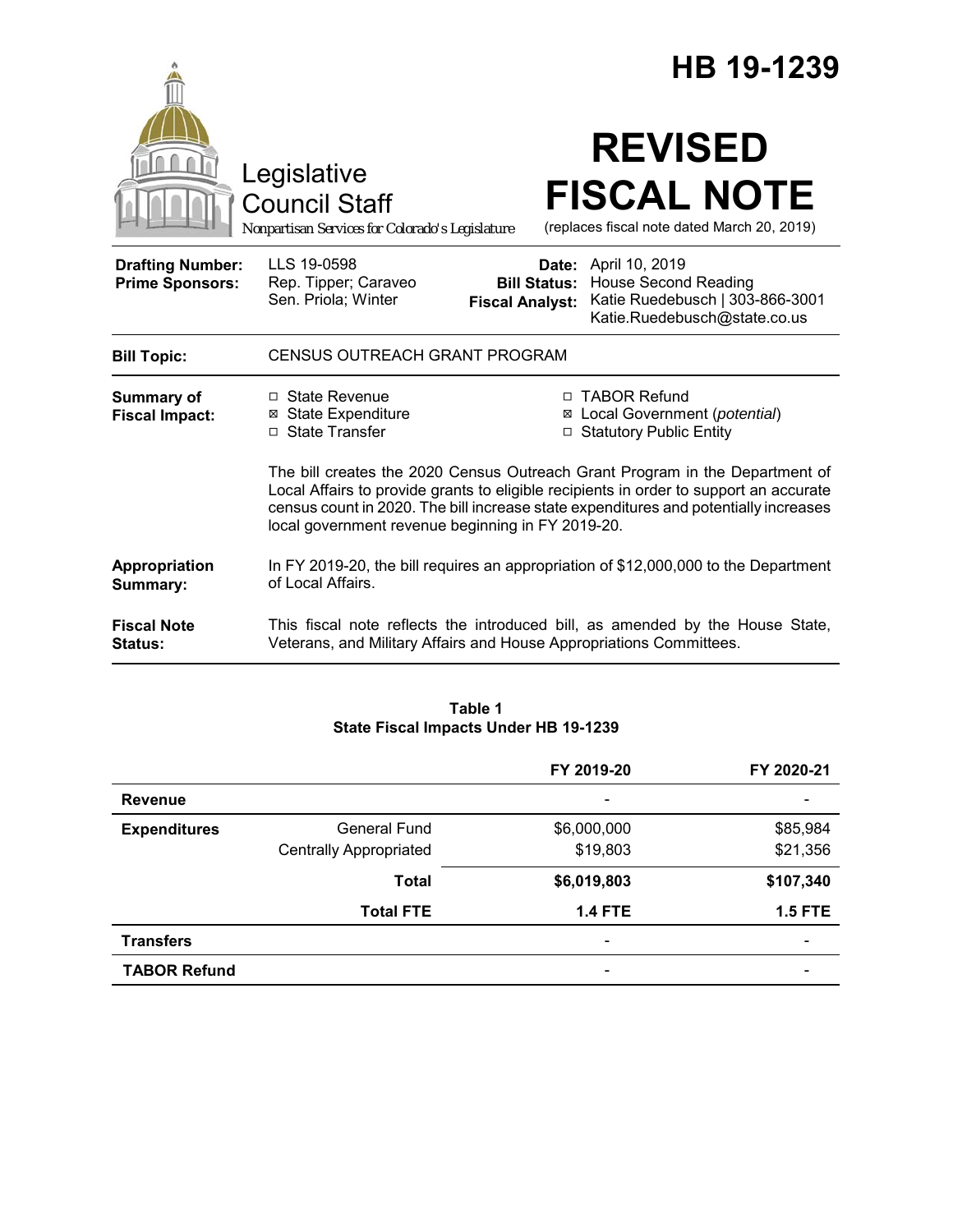April 10, 2019

## **Summary of Legislation**

The bill creates the 2020 Census Outreach Grant Program (program) within the Division of Local Government in the Department of Local Affairs (DOLA) to provide grants to eligible recipients in order to support an accurate census count in 2020. The program receives \$6.0 million in General Fund monies in FY 2019-20 and may solicit gifts, grants, and donations to administer the program. Eligible recipients include local governments; intergovernmental agencies; councils of governments; housing authorities; school districts; nonprofit organizations; theSouthern Ute Indian Tribe; and the Ute Mountain Ute Tribe. Eligible recipients may use the awarded grant money to conduct education, outreach, and promotion activities to target hard-to-reach communities and increase the census response rate.

Program grants must be awarded by November 1, 2019. Eligible recipients must notify the counties in which they are located of any grant award.

**Census Grant Program Outreach Committee.** The bill also creates a seven-member 2020 Census Outreach Grant Program Committee (committee) to review grant applications and make recommendations to DOLA's director regarding those grant applications. The committee consists of:

- one member appointed by the Speaker of the House;
- one member appointed by the President of the Senate;
- one member appointed by the House Minority Leader;
- one member appointed by the Senate Minority Leader; and
- three members appointed by the Governor.

General assembly appointees may not be legislators. Appointments must be made by June 1, 2019, with the committee holding its first meeting no later than July 1, 2019. Committee members are not compensated; however committee members who reside more than 50 miles from the location of a hearing are eligible for per diem and travel reimbursement and all members may be reimbursed for expenses related to dependant or attendant care.

**Reporting.** On or before May 21, 2021, each grant recipient shall submit a report and documentation of expenditures to DOLA. In addition, by January 1, 2023, DOLA must report to the General Assembly and the Governor regarding the program. Finally, by May 26, 2026 and every 10 years thereafter, DOLA and the Office of the Governor must develop a census strategic action plan for a successful census count in Colorado.

## **Background**

Mandated by the U.S. Constitution, the U.S. Census is conducted every ten years. Congressional and state apportionment and federal funding distribution allocation are on based on the decennial census data. The State Demography Office in DOLA currently conducts census outreach for Colorado.

## **State Expenditures**

The bill increase state General Fund expenditures for DOLA by \$6,019,803 and 1.4 FTE in FY 2019-20 and \$107,340 and 1.5 FTE in FY 2020-21.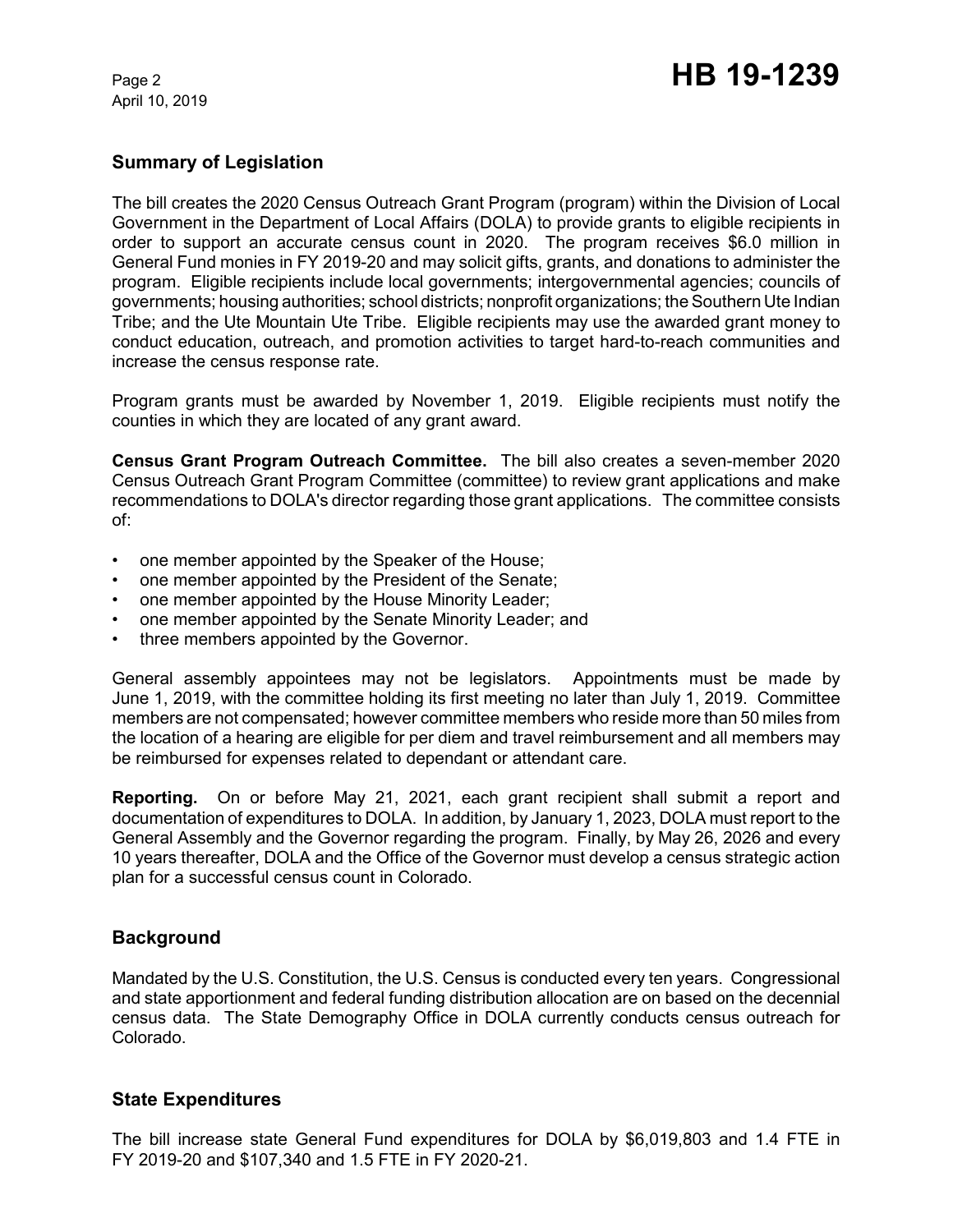# Page 3 **HB 19-1239**

**Table 2 Expenditures Under HB 19-1239**

|                                                    | FY 2019-20        | FY 2020-21 |
|----------------------------------------------------|-------------------|------------|
| <b>Department of Local Affairs</b>                 |                   |            |
| <b>Personal Services</b>                           | \$77,512          | \$84,559   |
| <b>Operating Expenses and Capital Outlay Costs</b> | \$10,736          | \$1,425    |
| Committee Reimbursements                           | \$1,584           |            |
| Postage and Document Management                    | \$480             |            |
| Grants to eligible recipients                      | up to \$5,909,688 |            |
| Centrally Appropriated Costs*                      | \$19,803          | \$21,356   |
| FTE - Personal Services                            | <b>1.4 FTE</b>    | $1.5$ FTE  |
| <b>Total Cost</b>                                  | \$6,019,803       | \$107,340  |
| Total FTE                                          | <b>1.4 FTE</b>    | 1.5 FTE    |

 *\* Centrally appropriated costs are not included in the bill's appropriation.*

**Department of Local Affairs.** DOLA will require 1.4 FTE to implement this program in FY 2019-20 and 1.5 FTE to administer the program in FY 2020-21. The staff will implement the program; coordinate and staff the committee; write grant agreements and amendments, manage contracts; and report to the General Assembly. This fiscal note assumes DOLA may use grant funds to oversee the program; see Technical Note. The remainder of the funds will be granted to eligible recipients, approximately \$5,909,688 in FY 2019-20. Other costs are discussed below.

- *Committee reimbursements.*This fiscal note assumes that the committee will meet four times in FY 2019-20 to review grant applications and make recommendations, including some workload for committee business in FY 2018-19. The fiscal note also assumes that two members per committee meeting will be eligible for reimbursement. Dependant or attendant care costs are calculated at a rate \$12 per hour for 10 hours for two committee members to attend four meetings. Mileage costs are calculated at a rate of \$0.52 per mile for 100 miles round-trip for two committee members to attend four meetings. Current law sets costs per diem costs at \$50 per day for two committee members to attend four meetings.
- *Postage and document management.* DOLA requires \$480 in postage and document management costs to conduct outreach and promotion activities to target eligible entities. Committee documents and grant mailing costs are included.
- *Strategic action plan.* The bill increases workload for DOLA to develop a census strategic action plan with the Office of the Governor. This workload can be accomplished within existing resources. Should a change in funding be required, the fiscal note assumes it will be addressed through the annual budget process.

**Office of the Governor.** The bill increases workload for the Office of the Governor to develop a census strategic action plan with DOLA. This workload can be accomplished within existing resources. Should a change in funding be required, the fiscal note assumes it will be addressed through the annual budget process.